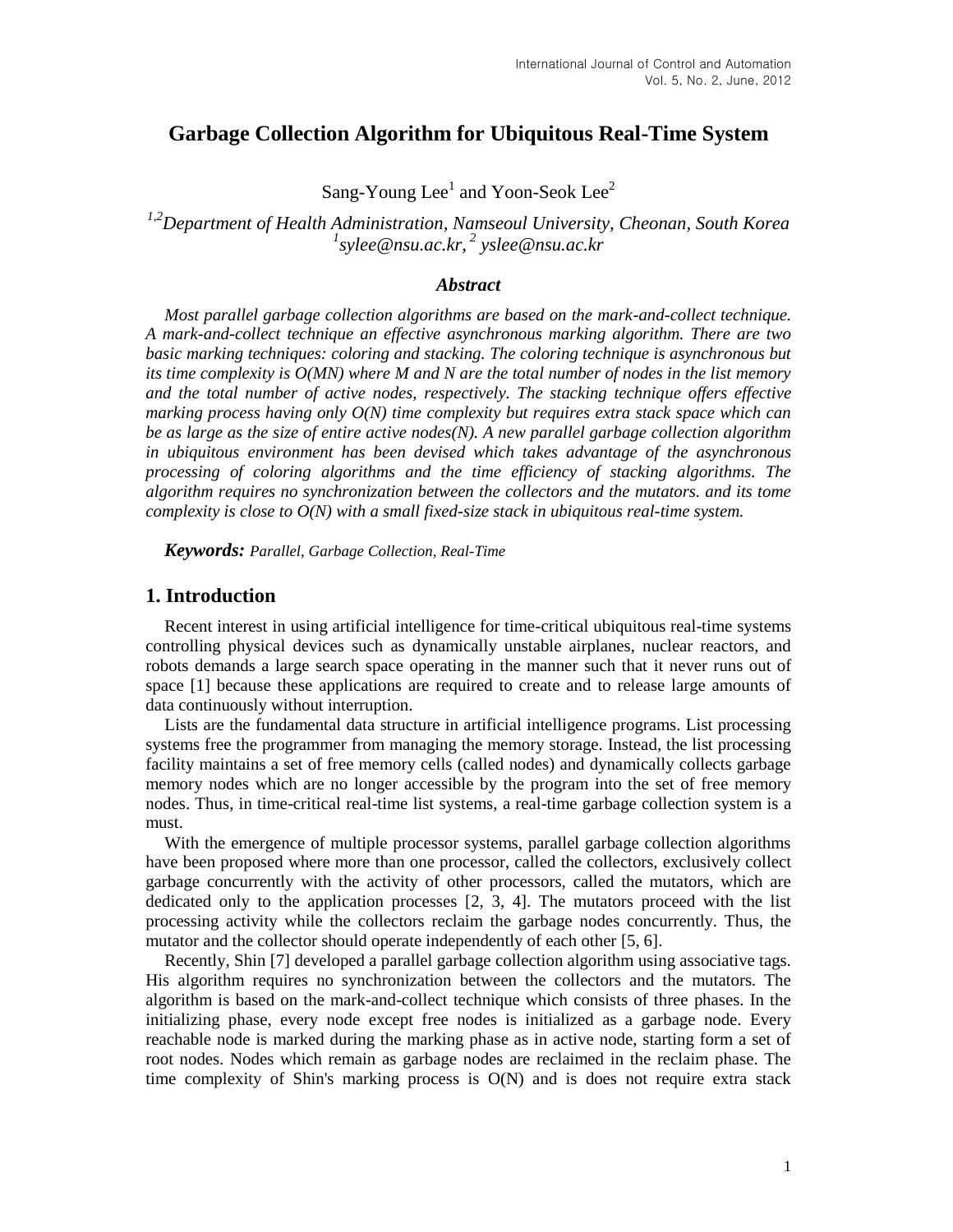memory. Although Shin's algorithm can be used for implementing a massively parallel garbage collection system, his algorithm requires associative tags which are expensive to construct. We have developed a parallel garbage collection algorithm in ubiquitous real-time system which is linearly scalable and operates asynchronously; thus it is possible to construct a massively parallel garbage collection system for a large time-critical real-time system. In section 2, we introduce general parallel garbage collection algorithms. We present a new parallel garbage collection algorithm suitable for implementing the autonomous memory in Section 3. In Section 4, The proof of correctness of the algorithm is given and the time complexity of the algorithm is presented in Section 5. Conclusions are drawn in section6.

This document is a template. An electronic copy can be downloaded from the conference website. For questions on paper guidelines, please contact the conference publications committee as indicated on the conference website. Information about final paper submission is available from the conference website.

# **2. Garbage Collection in Ubiquitous Real-time System**

There are two basic techniques for parallel garbage collection: copying [6] and mark-andcollect techniques [5, 7]. The copying technique employs the principle of freezing the memory at the instant in time at which the copying begins and preserving the list structure for the collectors. There are two basic methods in the copying technique based on how the copying process is performed: duplication methods [8] and evacuating methods [6]. The duplication method is required to make a copy of a part or of the entire list memory before beginning the garbage collection process. The mutator proceeds with the list processing activity while the collector reclaims the garbage nodes from the unchanging second copy of the list structure.

The evacuation method divides the available memory into two logical space: newspace and oldspace. A garbage collection cycle starts with a flip, in which newspace is converted to oldspace, and vice-versa. The mutator proceeds with the list processing activity in newspace while the collector copies (evacuates) all accessible nodes in oldspace into newspace by tracing them from a set of roof nodes. After completion of the evacuation process, oldspace contains only garbage nodes and may be transferred to free nodes.

The copying garbage collection technique provides several advantages including the ability to reclaim circular structures and to compact the storage which reduces the storage fragmentation and improves locality of reference. The copying garbage collectors have been widely used in a virtual memory environment. However, this technique not only requires extra memory space which can be as large as the requires that list processing activity by the mutator be suspended while the mutator makes a copy of the list structures (duplication method) or the mutator be suspended while the collector must be tightly synchronized for a flip operation (evacuation method). Thus, the copying technique is not suitable for implementing a massively parallel garbage collection system.

Most parallel garbage collection algorithms are based on the mark-and-collect technique. The mark-and-collect technique requires tag bits. In general, a mark-and-collect algorithm consists of there phases: initialization, marking, and collection, In the initialization phase, non-free nodes are initialized ad garbage nodes for the subsequent marking process. In the marking phase, all active nodes are marked b tracing form a set of root nodes, All the nodes that have been neither marked nor already declared as free nodes are transformed into free nodes in the collection phase. There are two basic methods for the mark-and-collect technique: coloring [7] methods and stacking [5] methods.

The coloring method starts by initializing all non-free nodes as garbage nodes in the initialization phase. Marking process begins by marking all root nodes. Then, the collectior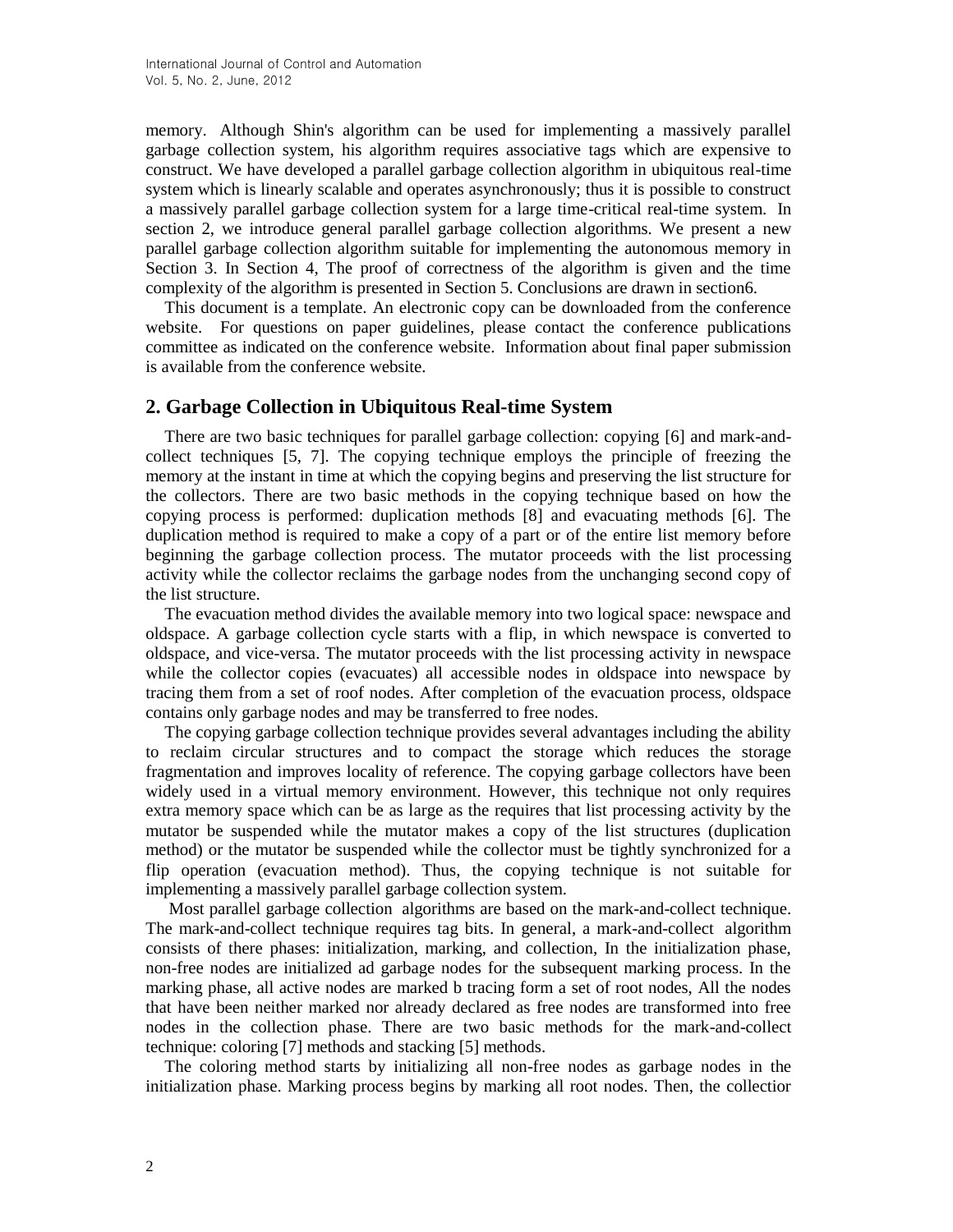finds a marked node and marks all its immediate descendants. The procedure continues until there is no marked node with unmarked immediate descendants. Only nodes remaining in garbage status after the marking process are reclaimed in the collection phase. Since the mutator never changes the status of nodes to garbage status, this method does not require the suspension of the mutator. Thus, the coloring method can be used to implement a parallel garbage collection system. However, the time complexity off the marking process is O(MN) where M and N are the total number of nodes in the list memory and the total number of active nodes, respectively[1]. The stacking method offers efficient marking requiring only O(N) time at the expense of extra memory space for the stack which can be ad large as the size of the set of entire active nodes(N). Also, the access to the stack must be done through the critical section since the mutator and the collector both need to update the stack. These algorithms are based on the following explicit or implicit assumptions.

1. The marking process is terminated before the mutator exhausts free nodes. Wadler presented sufficient conditions for this assumption in terms of the maximum rate at which free nodes are used, the maximum number of nodes in use at one time, and the total number of nodes in the system, which may be hard to determine[1]. However, in general, the average time needed for the creation of a list element is required to be greater than the average time interval between two consecutive instances of marking a node to guarantee proper termination of the marking process.

2. A set to root nodes for all active lists is provided for the collectors. In general, foot nodes are maintained by the mutator in special memory blocks such as internal registers or stack buffers. All accessible nodes, only those active nodes, are referencable via some paths from the nodes in these special memory blocks. The requirement that the average time needed to create a list element be greater than the average time interval between two consentive instances of marking a node is particularly important because it limits the speed of the mutator relative to the speed of the collector. The most time-consuming process of the coloring method is the marking process, which is  $O(MN)$ , because the worst time interval between two consecutive instances of marking a node is the time required to search the whole memory. Shin introduced an algorithm using associative tags which provides a constant oneunit time for searching a marked node[7]. thus, the marking algorithm has time complexity O(N), which is optimal. However, it requires associative tags which are expensive.

### **3. Algorithm Model in Ubiquitous Real-time System**

All We present a marking algorithm whose time complexity is close to  $O(N)$  by combining the coloring and stacking methods. The algorithm is very similar to the Shin's algorithm[7]. Before proceeding with the algorithm statement, let's present the system model. In our system model, there is a collector for each memory block. The system maintains a separate set of rot nodes for each memory block which is an array of special pointers, ROOT(1), ROOT(2),....,ROOT(R). They contain the pointer to the root nodes of lists residing in the same memory block.

The system also maintains a separate free list for each memory block. There are two pointers to the free list: one to the head of the free list (F-HEAD) from which the mutator accesses the free list and the other to the tail of the free list (F-TALK) to which the collector appends free nodes. The advantage of this organization is that it gives better locality of reference; thus it minimizes the communication between collectors. Identification of garbage nodes is achieved by marking all active nodes. However, when a mutator redirects an existing pointer which the collector has already marked to another active node which has not yet been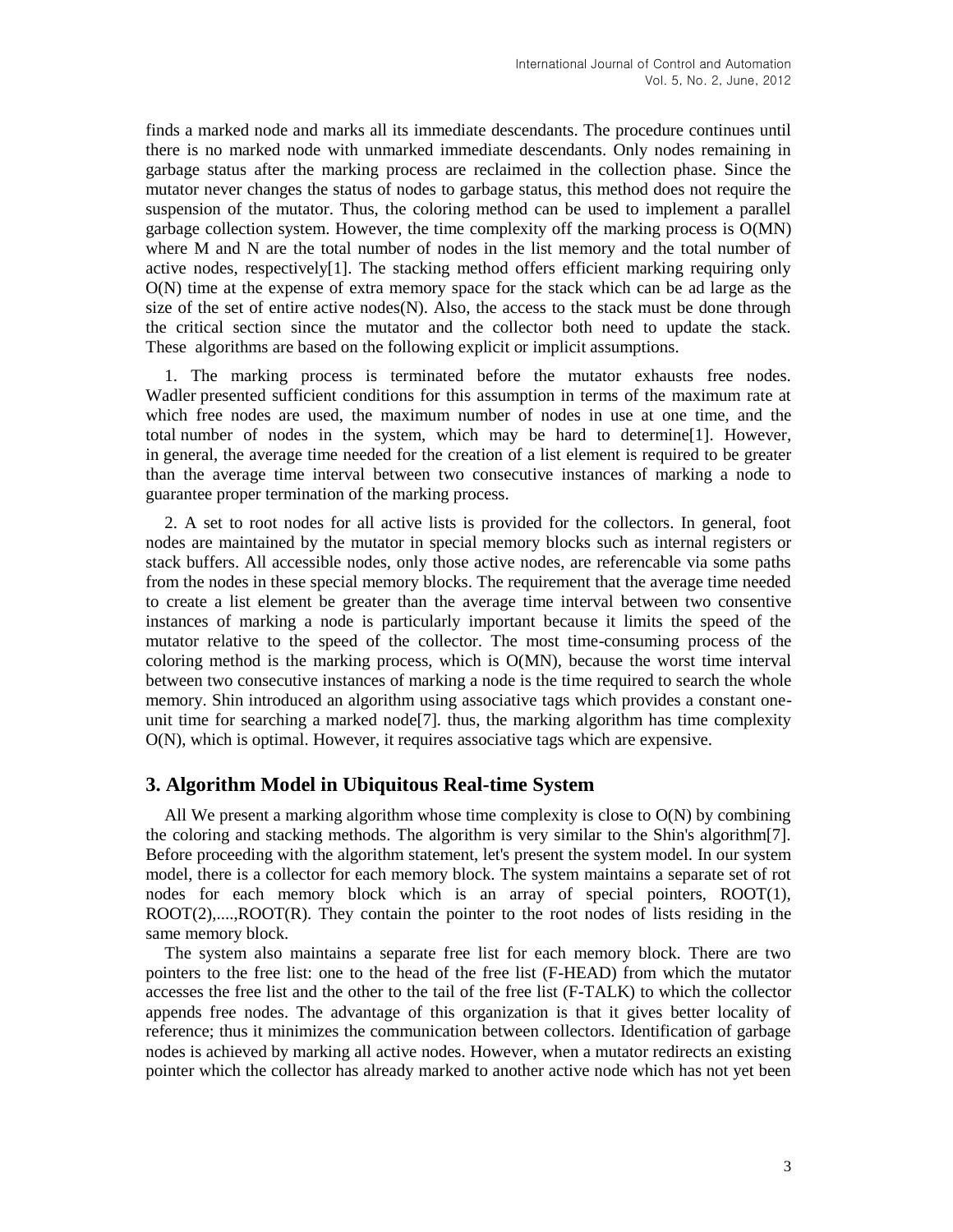marked, problems may occur. The conventional solution of these problems in to let the mutator mark the redirected node which has not yet been marked. This is one of the reasons that the conventional stacking method is required to maintain the backtracking pointers of more than one list which makes the stack size as big as the size of the set of entire active nodes. These problems are alleviated in the proposed system by maintaining a special list, called the replaced node list which contains the pointers of redirected nodes. Unlike a conventional list, the replaced node list is only accessible from the tail of the list. However, the first node of the list is always created at a fixed location. The system maintains a special record called R-POINT for the replaced node list. There are two fields in R-POINT and R-TAIL. The R-FLAG (value 1) indicates the recreation of the replaced node list; thus the first node will be created at the fixed location (R-NODE). A node of the replaced node list contains two fields: R-ROOT and R-PREV. R-ROOT contains the pointer of the redirected node. R-PREV contains the pointer of the previous replaced node except in the first node where the value is NIL.

There is a foxed-size small stack. The stack is organized as a last-in first-out circular queue. Thus, the stack maintains the most recent backtracking pointers up to the stack size $(S)$ . The algorithm in ubiquitous real-time system is based on tagged memory. There are two tag bits. Thus, there are four possible states for a node

1. (0,0) - F-state: The nodes in the F-state are free nodes (in the free list) which are available for the mutator to create a new list element.

2. (1,0) - G-state: The nodes in the G-state are garbage nodes. Nodes which are not free nodes (not in the F-state) are initialized as garbage nodes (the G-state). The nodes remaining in the G-state after the marking process are garbage nodes which can be transferred to the free list.

3. (1,0) - A-state: The nodes in the A-state are active nodes.

4. (1,1) - N-state: The nodes in the N-state are new nodes

which are created during the current garbage collection cycle. A new node may or may not be a garbage node. If a new node is create and released during the same garbage collection cycle, it is called a floating node. The algorithm collects floating nodes in the next garbage collection cycle. Thus, garbage nodes are guaranteed to be collected in two cycles.

The algorithm starts by setting the value of R-FLAG to 1 and then initializing all non-free nodes to garbage nodes (G-state) including the root nodes. After completion of the initialization, the marking process begins. The nodes are traced starting from  $ROOT(i)$  for  $i =$ 1 to R. If the status of ROOT(i) is the G-state, the collector marks the nodes from ROOT(i) in a depth-first order. If any of its descendants nodes are in the G-state, is converts its state to the A-state. The algorithm uses the stack for storing backtracking pointers. Although the stack is small and fixed, the collector operates as if there is unlimited stack memory because the stack is organized as a last-in first-out circular queue. However, the stack maintains only the most recent backtracking pointers up to the size of the stack (S). After the stack is empty, the collector re-examines the states of the immediate descendants of ROOT(i). If any of them are still in the G-state, the collector retraces the list starting from ROOT(i).

This procedure is repeated until none of the immediate descendants of ROOT(i) is in the G-state, at which time the collector converts the state of ROOT(i) to the A-state and proceeds to the next ROOT(i). after the marking of the last ROOT(R), the collector traces the replaced node list backward from the tail (R-TAIL) using R-PRVE until the value of R-PREV is NIL. The collector marks the redirected nodes by tracing them from R-ROOT using the same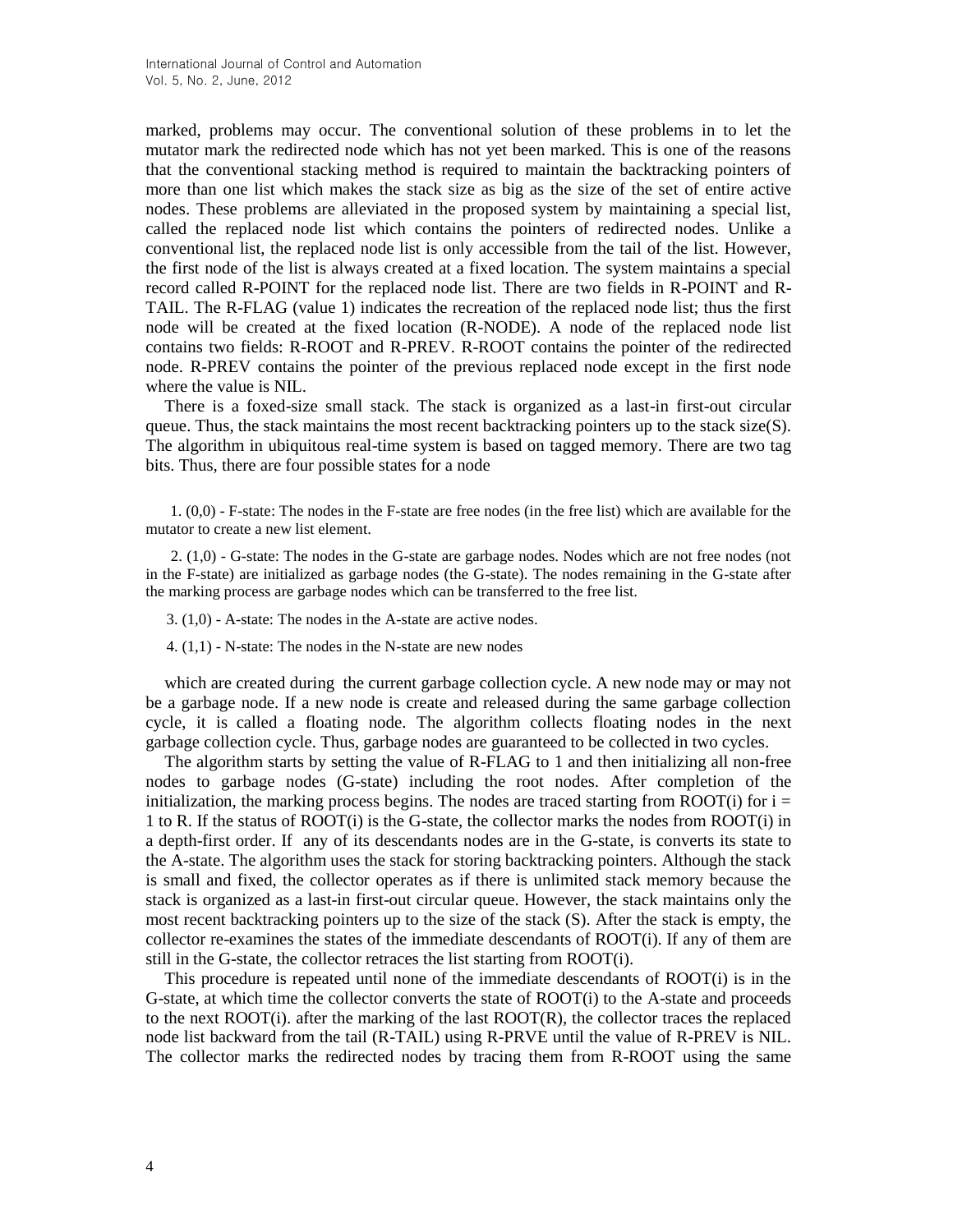procedures as above. The marking process terminates. When the collector has examined all replaced nodes.

#### **A: Initialization Phase in ubiquitous real-time system**

Set R-FLAG to 1. For  $i = 1$  to M, of NODE(i) is not in the F-stage, initialize it to the G-state.

#### **B: Marking Phase in ubiquitous real-time system**

**M1**: *For all i* = 1 to *R*, if  $ROOT(i)$  is in *G*-state, *let ROOT(i) be all parent node, 1. If LP = NIL of the state of NODE(LP) is cot G-state, go to step 3. 2. Push the parent node onto the stack and let NODE(LP) be the new parent node. Repeat step 1. 3. If RP = NIL or the state of NODE(LP) is not G-state, go to step 5. 4. Push the parent node onto the stank and let NODE(NODE(RP)) be the new parent node. Repeat step 1. 5. Mark (convert the modes from G-state to A-state) the parent node. Pop the stack. If the stack is empty, go to step 6. otherwise let the popped node be the new parent node. Repeat step 1.*

- *6. Let ROOT(i) be a parent node. If (LP = NIL or NODE(LP) is not in G-state) and (RP = NIL or NODE(LP) is not in G-state), mark the ROOT(i); otherwise, repeat step 1.*
- **M2**: *If R-FLAG = 1, skip the M2 procedure. Let NODE(R-TALK) be a working node (R-N ODE) and NODE(R-ROOT) be a parent node.*
	- *1. If LP = NIL or the state of NODE(LP) is not G-state. go to step 3.*
	- *2. Push the parent node onto the stack and let NODE(LP) be a new parent node. Repeat step 1.*
	- *3. If RP = NIL of the state of NODE(RP) is not G-state, go to step 5.*

*4. Push the parent node onto the stack and let NODE(NODE(RP)) be a new parent node. Repeat step 1.*

*5. Mark (convert the nodes from G-state to A-state) the parent node. pop the stack. If the stack is empty, go to step 6, otherwise let the popped node be a new parent node. Repeat step 1.*

*6. Let NODE(R-ROOT) be a parent node. If (LP = NIL of NODE(LP) is not in G-state) and (RP = NIL or NODE(RP) is not in G-state), mark the NODE(R-ROOT), otherwise repeat step 1.*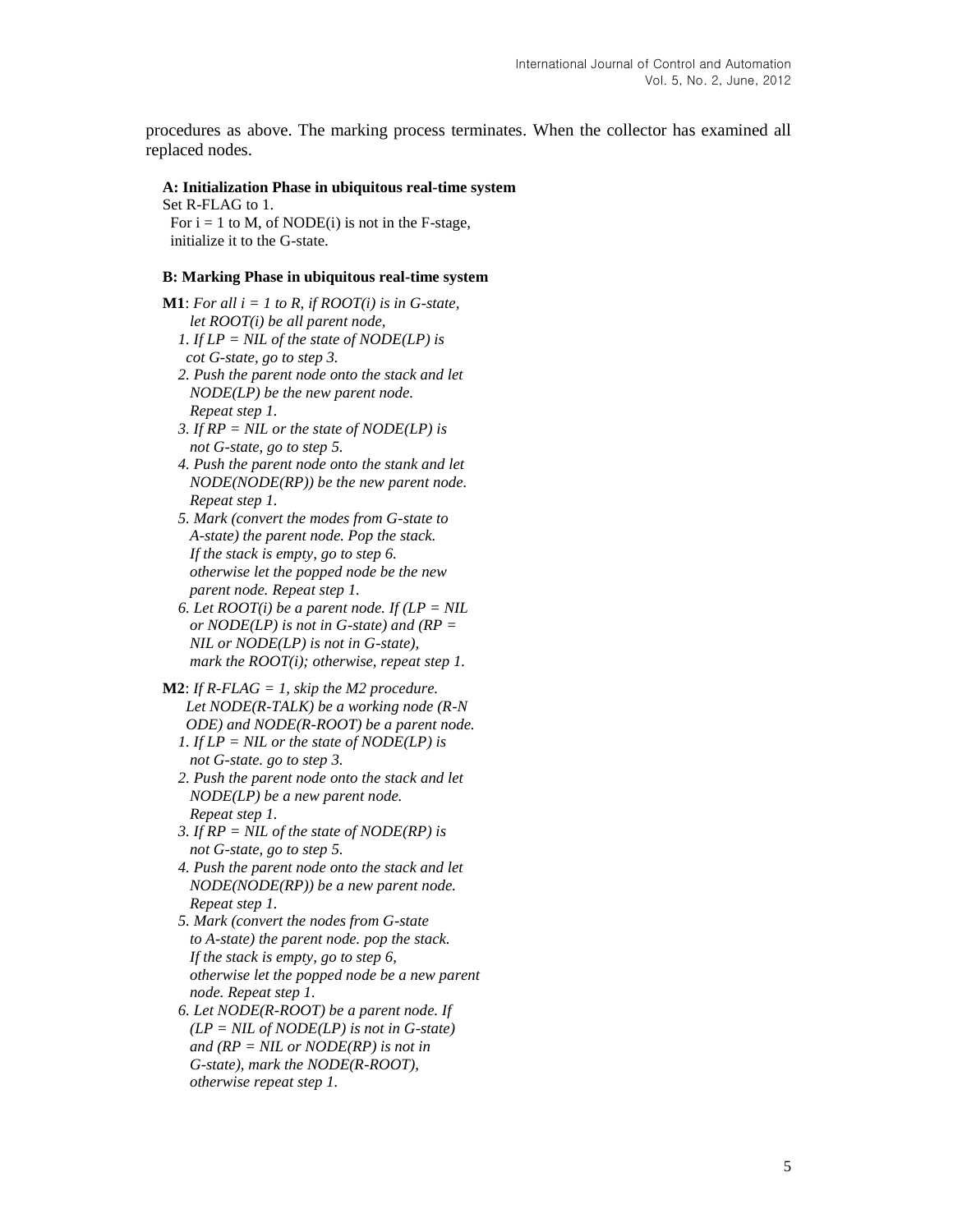International Journal of Control and Automation Vol. 5, No. 2, June, 2012

> *7. If R-PREV is not NIL, let NODE(R-PREV) be a working node (R-NODE). Let NODE (R-ROOT) be a parent node. Repeat step 1.*

#### **C: Collection Phase in ubiquitous real-time system**

- **C1**: *For all i = 1 to M, if the stare of NODE(i) is G-state, append it to the free list after converting its state to F-state*
- **C2**: *Set R-FLAG to 1.*

The only function required in the mutator for garbage collection is to create the replaced node list whenever the mutator redirected a node which is still in the G-state to a node which is in the A-state. *1. If R-FLAG = 1, then reset it to 0 and create*

*the first R-NODE at the special location, otherwise create an R-NODE at any location. Update the R-TAIL with the pointer of the newly created R-NODE.*

- *2. If R-NODE is a frist node, move the NIL value to R-PREV, otherwise move R-TALK to R-PREV*
- *3. Move the pointer to the replaced node to R-ROOT*

After completion of the marking process, nodes still remaining in G-state are garbage nodes. The collector converts these nodes to free nodes (F-state) and appends them to the tail of the free lost. The only function required for the mutator related to garbage collection is the creation of the replaced node list. Whenever the mutator redirects a node which is still in Gstate to a node which is in A-state, it creates an R-NODE and places the pointer of the redirected node into R-ROOT and updates R-POINT. However, if the value of R-FLAG is 1, the mutator resets R-FLAG to 0 and creates the first node at the fixed location (R-NODE). The algorithm assumes that each node contains two pointers (LP and RP) to other nodes in the list structure. However, the algorithm can be modified easily to handle list structure having more than two pointers. NODE(LP) and NODE(RP) represent the child nodes pointed to by the pointers LP and RP of the parent node, respectively.

### **4. Correctness of the Algorithm in Ubiquitous Real-time System**

For brevity, we present a brief summary of the proof of correctness of the algorithm. To prove the correctness of the garbage collection algorithm, we need to show:

**C1. Invariance:** The active list structures should not be modified by the garbage colector

**C2. Termination:** The garbage collection processes terminate properly.

**C3. Validity:** No active nodes should be mistaken for garbage nodes.

The following theorems prove the correctness of the algorithm.

**Theorem 1:** The algorithm satisfies the Invariance condition.

**Proof:** The collector does not alter any pointer of lists except in the collection phase in which it only alters the pointer of inactive nodes (garbage nodes).

**Lemma 2:** The Initialization Phase terminates properly.

**Lemma 3:** The Collection Phase terminates properly.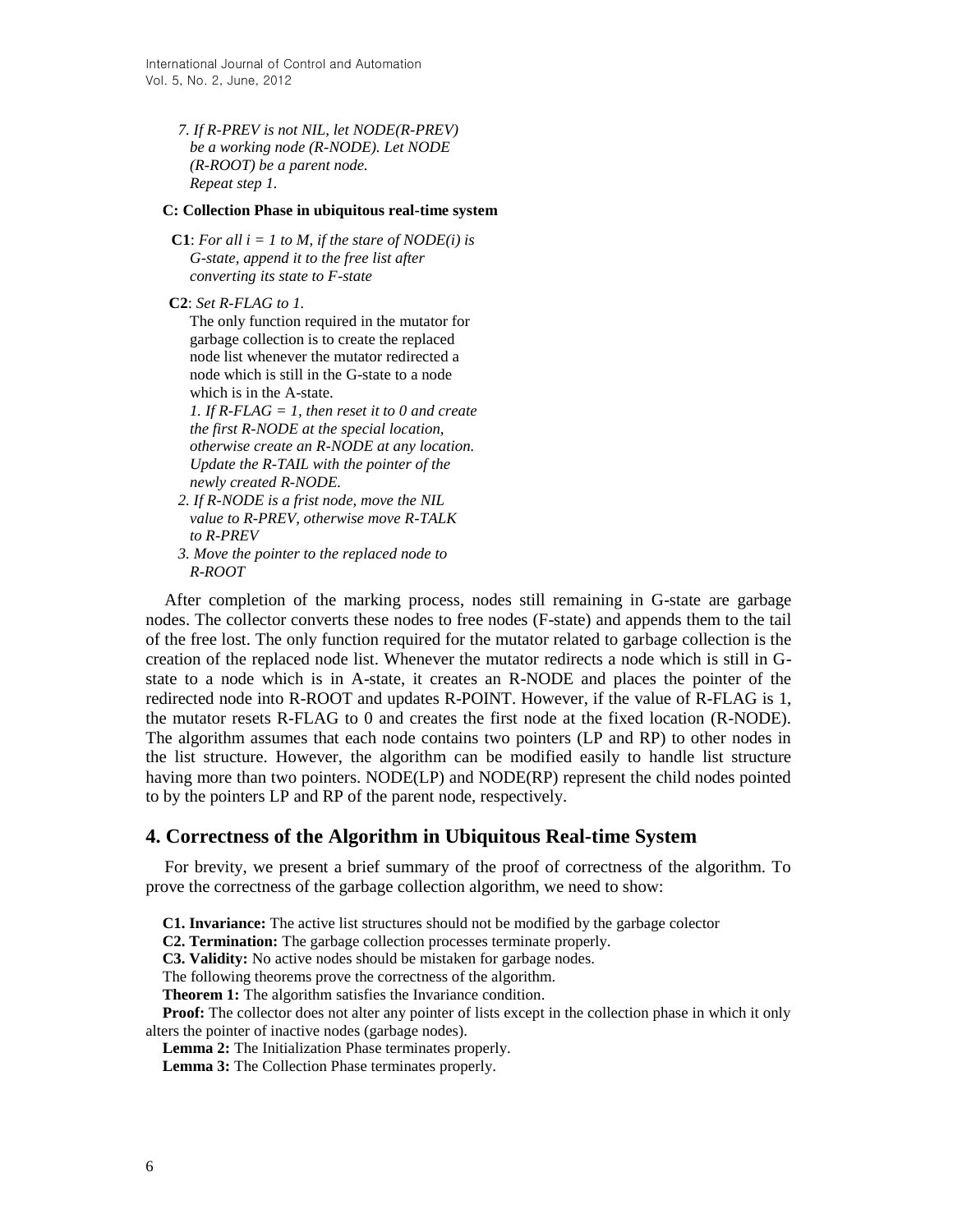**Proof:** The initialization and collection phases involve only the sequential scanning of the memory form top th bottom; they will terminate properly.

**Lemma 4:** The procedure M1 terminates properly.

**Proof:** after the initialization phase, all nodes are either in F-state, G-state, or N-state. The nodes in N-state are newly created nodes after the initialization process began. How-

ever, after the initialization process, neither the collector nor the mutator changes the state of nodes to G-state. Thus, there are a fixed number of nodes in G-state. The procedure M1 converts the state of nodes from G-state to A-state; thus, it must terminate properly.

**Lemma 5:** The procedure M2 terminates properly.

**Proof:** The problem of redirecting nodes occurs only when the mutator redirects nodes which have not been marked to a node which already has been marked, Thus, after completion of the procedure M1, the redirecting of nodes will not cause a problem. Therefore, redirected nodes pointed to by R-NODE which is created after R-TAIL need not be examined. Since the collector traces the replaced node list backward from R-TAIL to the first R-NODE, it will terminate properly if the redirected lists are not expanded. After the completion of the procedure M1, all active nodes are either marked to A-state or in G-state. If the active node still is in G-state, it must be a member of a redirected list. However, since there is only a finite number of nodes in G-state, the procedure M2 will terminate properly

**Theorem 6:** The marking phase terminates properly.

Proof: The Theorem is true by Lemma 4 and Lemma 5.

**Theorem 7:** The garbage collection processes terminate properly.

**Proof:** It follow from Lemma 2, Lemma 3, and Theorem6

**Theorem 8:** NO active nodes should be mistaken for garbage nodes.

**Proof:** The mutator only converts the state of nodes from F-state to N-state. The collector only initializes non-free nodes in the initialization phase. The active nodes in G-state must be marked by either the procedure M1 or M2. The collector only collects the nodes still remaining in G-state. Thus, no active nodes are mistaken for garbage nodes.

From the above theorems, We conclude that the algorithm is correct. However, the algorithm does not collect all garbage nodes in one cycle. Nodes created and released during the cycle(floating nodes) are collected in the next cycle. Thus, the algorithm guarantees that garbage nodes are collected within two cycles. All manuscripts must contain an informative 150 to 300 words abstract explaining the essential contents of the work, key ideas and results.

#### **5. Time Complexity in the Ubiquitous Real-time System**

The time complexity of the algorithm cam be estimated as follows. Assume that the distribution of the depth of lists is a normal distribution function with the mean μ and the variance. Since the time complexity of the initialization phase and the collection phase is O and the variance. The time complexity of the algorithm cam be estimated as follows. Assume that the distribution of the depth of lists is a normal distribution function. If we assume that the density function is normal distribution. This is the typical time and space trade-off. However, the time penalty (Equation 2) is considerably smaller than the spatial gain. If the stack size is, the time complexity of the algorithm is just 16% more than the optimum. If the stack size is, the time complexity of the algorithm is almost optimum (1.001 times of the optimum). The algorithm is not dependent on M or N; thus the time complexity of the algorithm is  $O(1)$ .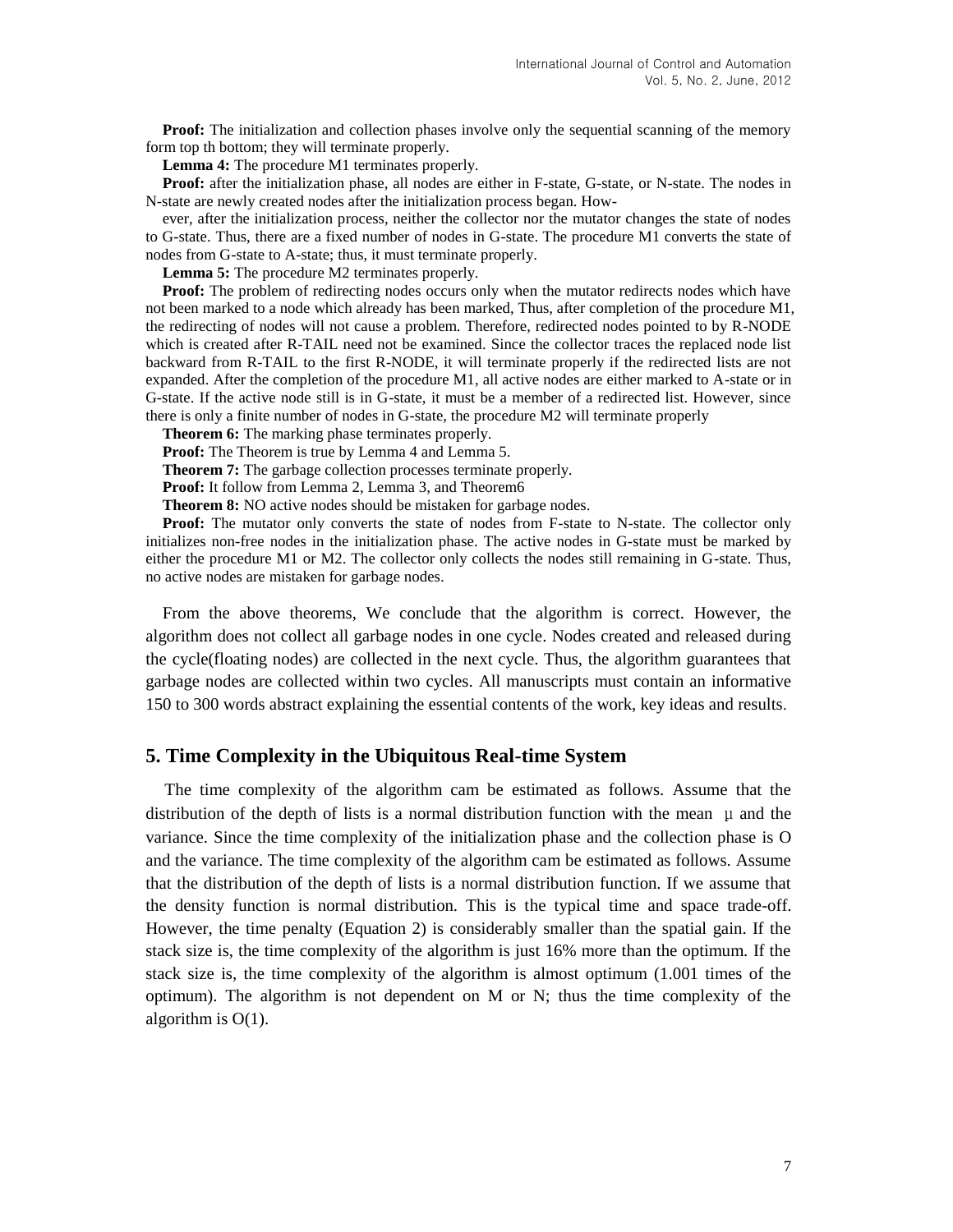| <b>Algorithm</b>    | <b>Stacking</b> | <b>Coloring</b> | shin[7] | <b>New</b><br><b>Algorithm</b> |
|---------------------|-----------------|-----------------|---------|--------------------------------|
| Time                | O(N)            | O(MN)           | O(N)    | O(N)                           |
| Tag Bits            |                 | ∠               |         |                                |
| Assoc.<br>Memory    | no              | no              | no      | no                             |
| Critical<br>Section | stack           | none            | none    | none                           |
| Extra<br>Space      | O(N)            | none            | none    | O(1)                           |

## **Table 1 : A Performance Comparison of Marking Algorithms for Garbage Collection**

This is a substantial improvement over stacking algorithms which require the stack space as big as the entire available memory (M) or coloring algorithms whose time complexity is O(MN).

### **6. Conclusions**

We have presented a parallel garbage collection algorithm in ubiquitous real-time system which can be used for artificial intelligent systems for time-critical real-time applications. The algorithm takes advantage of the time efficiency of stacking algorithms and the space efficiency of coloring algorithms. The algorithm requires no critical section and the time complexity of its marking process is close to  $O(N)$  with a small fixed-size stack. Thus, a massively parallel garbage collection system can be effectively constructed.

In this paper, we didn't discuss the case when a list is expanded form one memory bank to other memory bank for brevity. In this case, an address fault would occur and the collector needs to send the address of the children to other collectors. A receiving collector is required t create a temporary list similar to the replaced node list. At the end of the tracing of the replaced node list, the collector marks the active nodes whose roots are located in other memory blocks by tracing the temporary list. To construct a massively parallel garbage collection system. we need to design a communication network to interconnect collectors. A communication system called a has been developed to interconnect multiple processors to from a massively parallel computer at the Aerospace Technology Censer of the allied-Signal Aerospace company[10]. The communication network exhibits a high degree of connectivity, modularity, extensibility, and scalability. The same module would be used for constructing a massively parallel garbage collection in ubiquitous real-time system.

### **References**

- [1] J. Richard, "Garbage Collection", Wiley and Sons, **(2009)**.
- [2] V. Bill, "Java's Garbage Collection Heap", Javaworld, **(2007)** August.
- [3] N. I. A. Woodward, "Alternative Approaches to Multiprocessor Garbage Collection", Proc. Int. Conf. Parallel processing, **(2006),** pp. 205-210.
- [4] P. Amsaleg, M. Freerira and M. Shapiro, "Evaluating Garbage Collection for Large Persistent Stores", Proceedings of the OOPSLA Workshop on Object Database Behavior, Benchmarks, and Performance, Austin, Texas, **(2006)** October.
- [5] Y. Hibino, "A Practical Parallel Garbage Collection Algorithm and Its Implementation", Proc. Annual Symp. on Computer Architecture, **(2011)**, pp. 113-120.
- [6] N. [Podhorszki,](http://proxy.jbnu.ac.kr/90a6552/_Lib_Proxy_Url/www.riss.kr/search/Search.do?queryText=znCreator,%22Podhorszki+N.%22&searchGubun=true&colName=re_a_over&detailSearch=true) "Analysis of the multi-phase Copying Garbage Collection Algorithm", [International Journal](http://proxy.jbnu.ac.kr/90a6552/_Lib_Proxy_Url/www.riss.kr/link?id=S31015131)  [of Computational Science and Engineering,](http://proxy.jbnu.ac.kr/90a6552/_Lib_Proxy_Url/www.riss.kr/link?id=S31015131) vol. 4, no. 3, **(2009)**, pp. 243-246.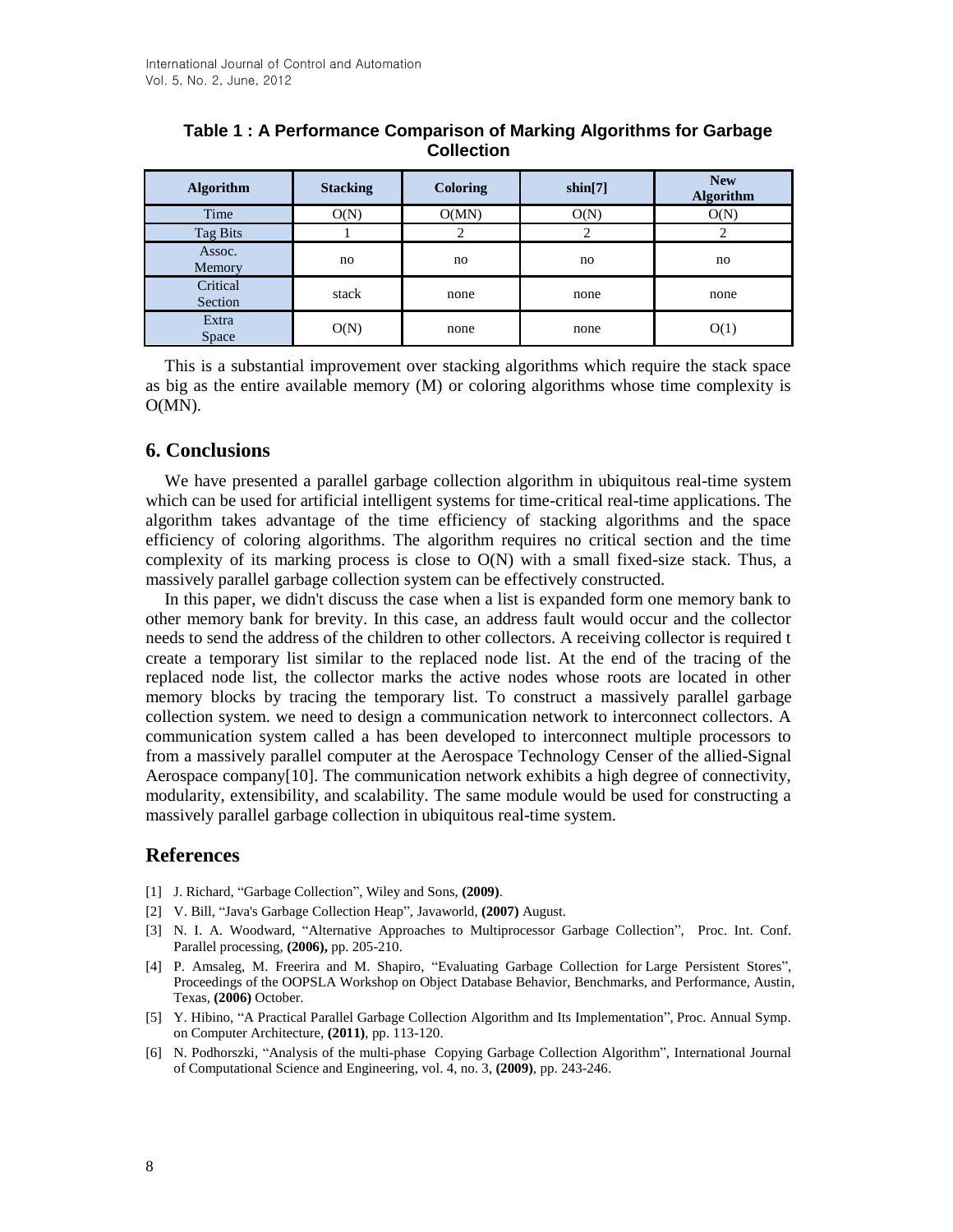- [7] H. Shin, "A Boolean Content Addressable Memory and Its Applications", Univ. of Texas, Austin, **(2000)** May.
- [8] R. J. P. Ingria and M. Cohen, "LAMBDA release 3.0 Notes", LISP Machine Inc., **(1986)** October.
- [9] D. W. Clark and C. C. Green, "An Empirical Study of List Structure in Lisp", ACM 20, **(1999)**.
- [10] C. [Zhang, C](http://proxy.jbnu.ac.kr/90a6552/_Lib_Proxy_Url/www.riss.kr/search/Search.do?queryText=znCreator,%22Zhang+C.%22&searchGubun=true&colName=re_a_over&detailSearch=true). [Wu](http://proxy.jbnu.ac.kr/90a6552/_Lib_Proxy_Url/www.riss.kr/search/Search.do?queryText=znCreator,%22Wu+C.%22&searchGubun=true&colName=re_a_over&detailSearch=true) and L. [Zhao,](http://proxy.jbnu.ac.kr/90a6552/_Lib_Proxy_Url/www.riss.kr/search/Search.do?queryText=znCreator,%22Zhao+L.%22&searchGubun=true&colName=re_a_over&detailSearch=true) "Research on Algorithm of Parallel Garbage Collection Based on LISP 2 for Multi-core System"[, Communication in Cpmputer and Information Science, v](http://proxy.jbnu.ac.kr/90a6552/_Lib_Proxy_Url/www.riss.kr/link?id=S31023212)ol. 93, **(2010)**.

# **Authors**



# **Sang-Young Lee**

Professor, Dept. of Health Administration, Namseoul University, South Korea.



#### **Yoon-Seok Lee**

Professor, Dept. of Health Administration, Namseoul University, South Korea.